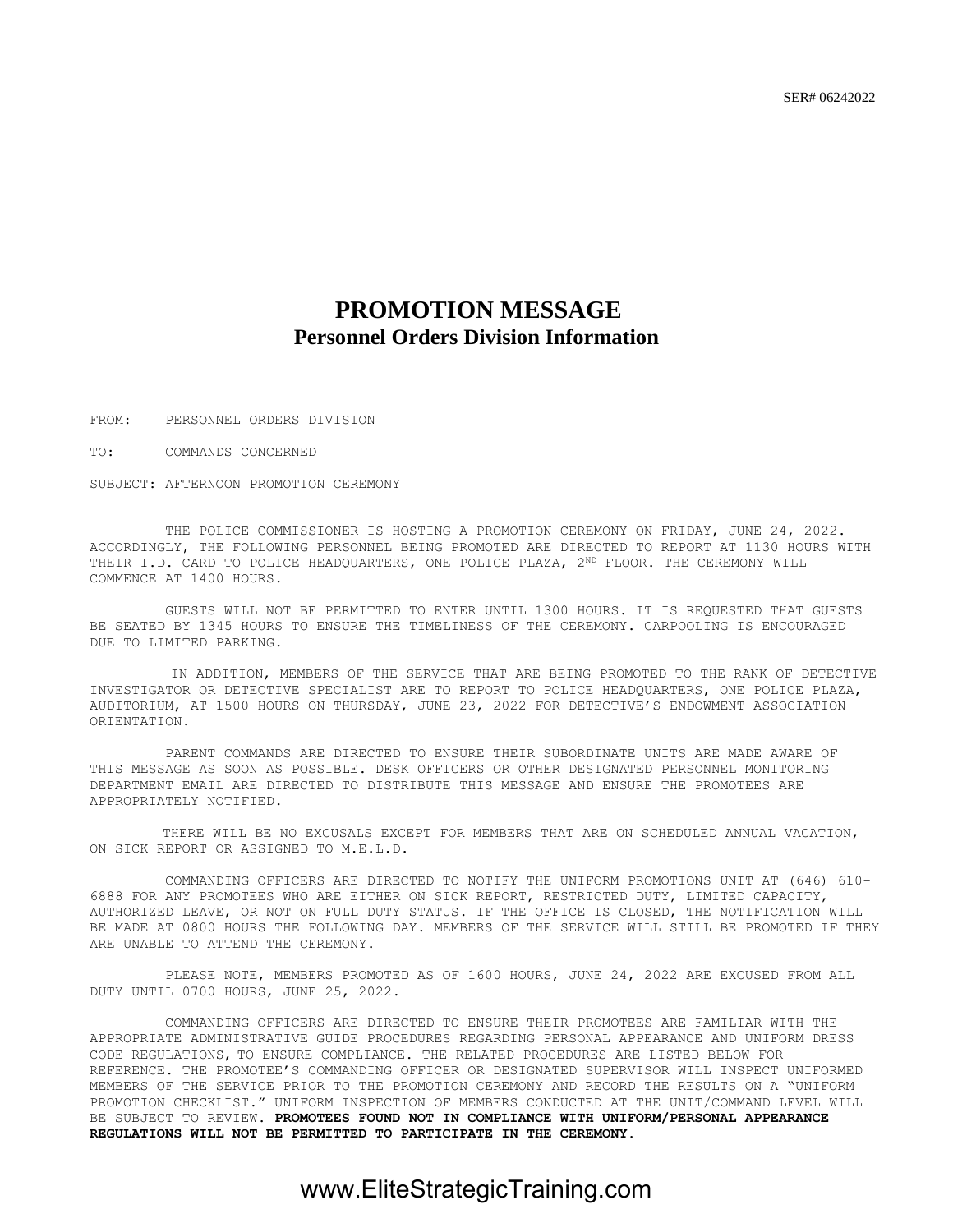U N I F O R M P R O M O T I O N S

TO SERGEANT SUPERVISOR DETECTIVE SQUAD:

| SALVATORE PULIZZOTTO | 916471 | INT CIS      |
|----------------------|--------|--------------|
| CARLOS A ESCOBAR     | 936553 | CTB INV UNIT |
| DAWN M RILEY         | 920759 | TAR          |
| DHANAN J SAMINATH    | 935678 | 006 DET      |

### TO SERGEANT SPECIAL ASSIGNMENT:

| JUAN C SWYSTUN      | 923234 | ESU        |
|---------------------|--------|------------|
| KERRISSA S MICHAEL  | 928780 | FAM ASSIST |
| SELENA D HOLMES     | 924815 | TRN BUR    |
| FRANK R SORENSEN    | 932002 | PBMS       |
| NICOLE I ECHEVARRIA | 936542 | PBON       |
| GURVINDER SINGH     | 948509 | PBOS       |
| MARC S RICHARDSON   | 935590 | TB K9      |

### TO PROBATIONARY SERGEANT:

| GREGORY G SCHARKOPF | 949635 | 005 PCT          |
|---------------------|--------|------------------|
| TANG<br>HUBERT      | 945044 | 009 PCT          |
| AYOKA BAPTISTE      | 953659 | CPK PCT          |
| STEPHEN A ALLOCCA   | 949990 | 025 PCT          |
| BRYAN K MAHONEY     | 949241 | 025 PCT          |
| JORGE<br>MALAVET    | 954088 | 041 PCT          |
| YASMEL MANZANILLO   | 951283 | 045 PCT          |
| STANISLAV MOZHEIKO  | 953148 | 060 PCT          |
| RAFAEL A ZALDIVAR   | 947874 | 062 PCT          |
| THOMAS M LITTLE     | 953001 | 075 PCT          |
| STRAVINSKY JEANBART | 950630 | 077 PCT          |
| SIERRA<br>NOEMI     | 951255 | 078 PCT          |
| ADNAN A CHATHA      | 955810 | 079 PCT          |
| <b>SU</b><br>DANNY  | 956283 | 079 PCT          |
| WILSON M FRIAS      | 953884 | 090 PCT          |
| KATHERINE M KIEFER  | 952930 | 108 PCT          |
| DAVID M MEO         | 950879 | 110 PCT          |
| COLIN H CORR        | 951634 | 121 PCT          |
| CYNTHIA GARRIGA     | 951762 | 121 PCT          |
| SICILIANO<br>JOHN   | 949661 | 122 PCT          |
| JACK T MOHR         | 950900 | 123 PCT          |
| ANTHONY D FLORES    | 950419 | TD 30            |
| FRANK J PARISI      | 953217 | TD 34            |
| CHRISTOPHER PADIN   | 950996 | PSA 1            |
| JONATHAN V WONG     | 951449 | PSA <sub>1</sub> |

# www.EliteStrategicTraining.com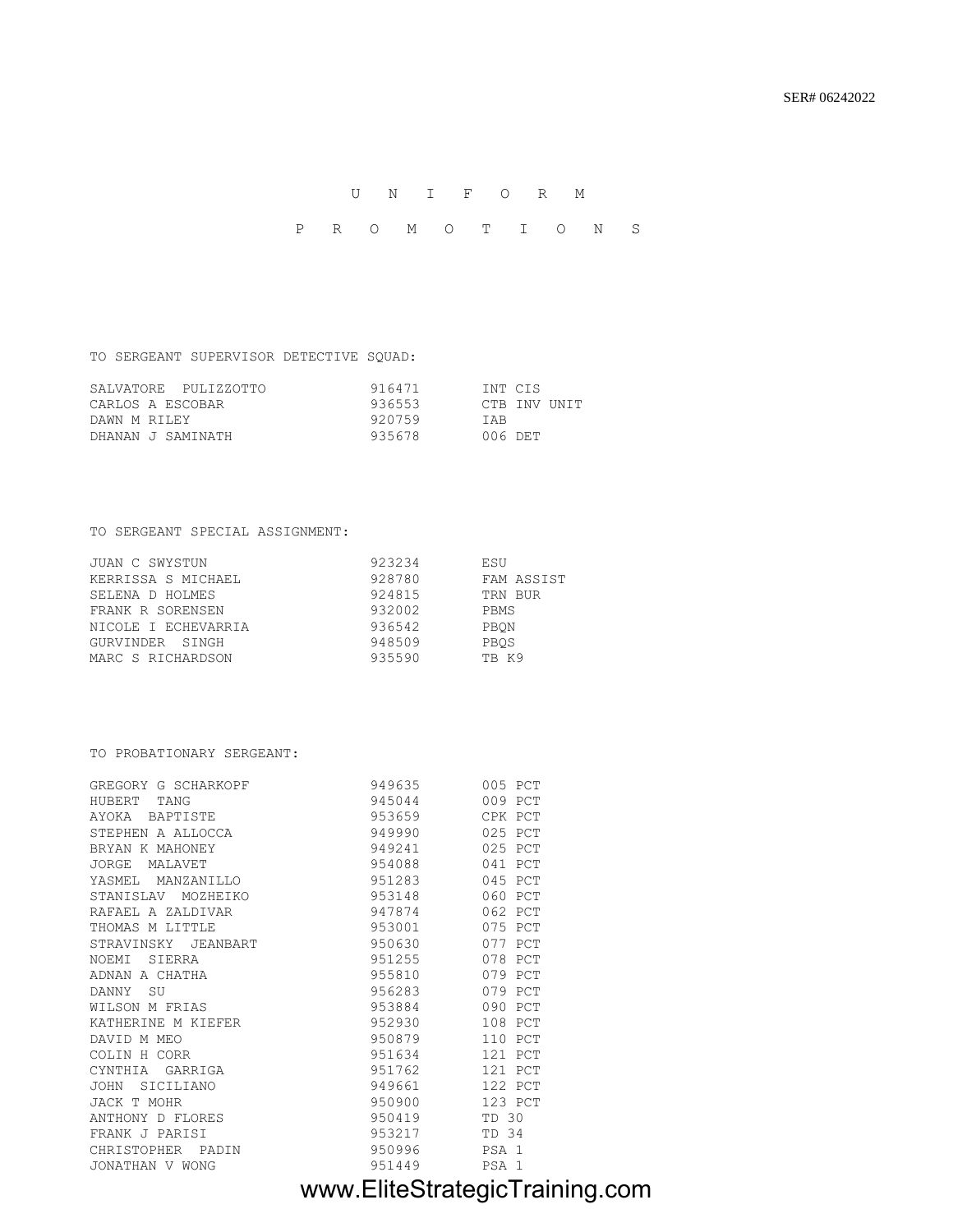#### SER# 06242022

| MICHAEL J MARRONE         | 951970      | PSA 5          |
|---------------------------|-------------|----------------|
| JUAN P RAMOS              | 951114      | PSA 7          |
| VALENCIA L TEMPLE         | 951325      | OPS UNIT       |
| RYAN D DOHERTY            | 951683      | BOMB SO        |
| ZANETA S MONDELLO         | 948186      | CRC.           |
| STEVEN J ULRICH           | 954532      | CRC —          |
| KIMBERLY BURGOS           | 953709      | POL ACAD       |
| AMANDA B MADDOX           | 946864      | MED DIV        |
| STEVEN J KIRIAKOPOULOS    | 947134      | <b>TAB</b>     |
| LESTER R PEREZPINEDA      | 954228      | CO RESPONSE    |
| MAX BEREZNYAK             | 951539      | ESS 06         |
| CHRISTOPHER J VINCIGUERRA | 952326      | HARBOR         |
| OMAR AGUILAR              | 949972      | SRG 1          |
| WILLIAM M FINCKE          | 950411      | SRG 1          |
| ELVIS CORNEA              | 951633      | SRG 4          |
| SHU G LI                  |             |                |
| DENISE I VANDEWERP        | 948882 PBBX |                |
| MATTHEW SPANO             | 953434      | TB ATU         |
| JONATHAN D HUTCHISON      | 950607      | TB BX QNS TF   |
| RUSSELL M MCLEOD          | 951992      | <b>HB</b>      |
| GARY BONAVITA             | 952480      | 009 DET        |
| DONALD L DAAL             | 950265      | 081 DET        |
| ERIK A CONTRERAS          | 948808      | 102 DET        |
| NICHOLAS J CONDOS         | 953771      | 110 DET        |
| CHRISTOPHER E MCLAUGHLIN  | 949308      | CID CRIME STOP |
| ASHLEY M VANGER           | 952313      | CID CRIME STOP |
| MATTHEW C MILLER          | 949336      | BN GRAND LARC  |
| HEATHER A MCKIERNAN       | 948155      | MS GRAND LARC  |
| RAYMOND C CUEVAS          | 949853      | O SVS          |
| XI LIN                    | 950755      | MS VICE        |
| WING F CHAN               | 952573      | <b>RTCC</b>    |
| AYINDE D MCBURNIE         | 948247      | <b>JUV CRM</b> |
| MATTHEW B DIAS            | 950320      | POL ACAD       |
| NITU L KINZONZI           | 950686      | <b>NARCBBS</b> |
| <b>JASON A STHILAIRE</b>  | 956279      | BS VICE        |
|                           |             |                |

### TO DETECTIVE FIRST GRADE:

| ESTHER A BUENO     | 924995 | 1ST D C          |
|--------------------|--------|------------------|
| GREGORY WELCH      | 889412 | ESS 01           |
| JOHN M CARUSO      | 921201 | 040 DET          |
| ROSE WONG          | 917198 | DET BUR          |
| CARL A HAYMER      | 922485 | BK SVS           |
| KEVIN T GRANGER    | 917711 | OS HOMICIDE      |
| TIFFANY C JEFFRIES | 941956 | JOINT ORG CRM TF |

#### TO DETECTIVE SECOND GRADE:

| YDREESAH M BEY        | 941423 | FORCE ID      |
|-----------------------|--------|---------------|
| MATTHEW J MARMOROWSKI | 948088 | PUBLIC SECUR  |
| PAUL CASEY            | 933677 | PUBLIC SECUR  |
| DIANA L FLORES        | 935213 | INTEL INV     |
| CARMELO SANTANA       | 927485 | 025 DET       |
| MICHAEL<br>DAMICO     | 932511 | 060 DET       |
| PAUL W BYRNE          | 941477 | MCS CHILD EXP |
| JAYME PETRILLO        | 942346 | DRUG ENF TF   |
| MICHAEL A ZURICH      | 932089 | WARRSEC       |
| LAHMAR U SANDERS      | 933270 | WARRSEC       |

# www.EliteStrategicTraining.com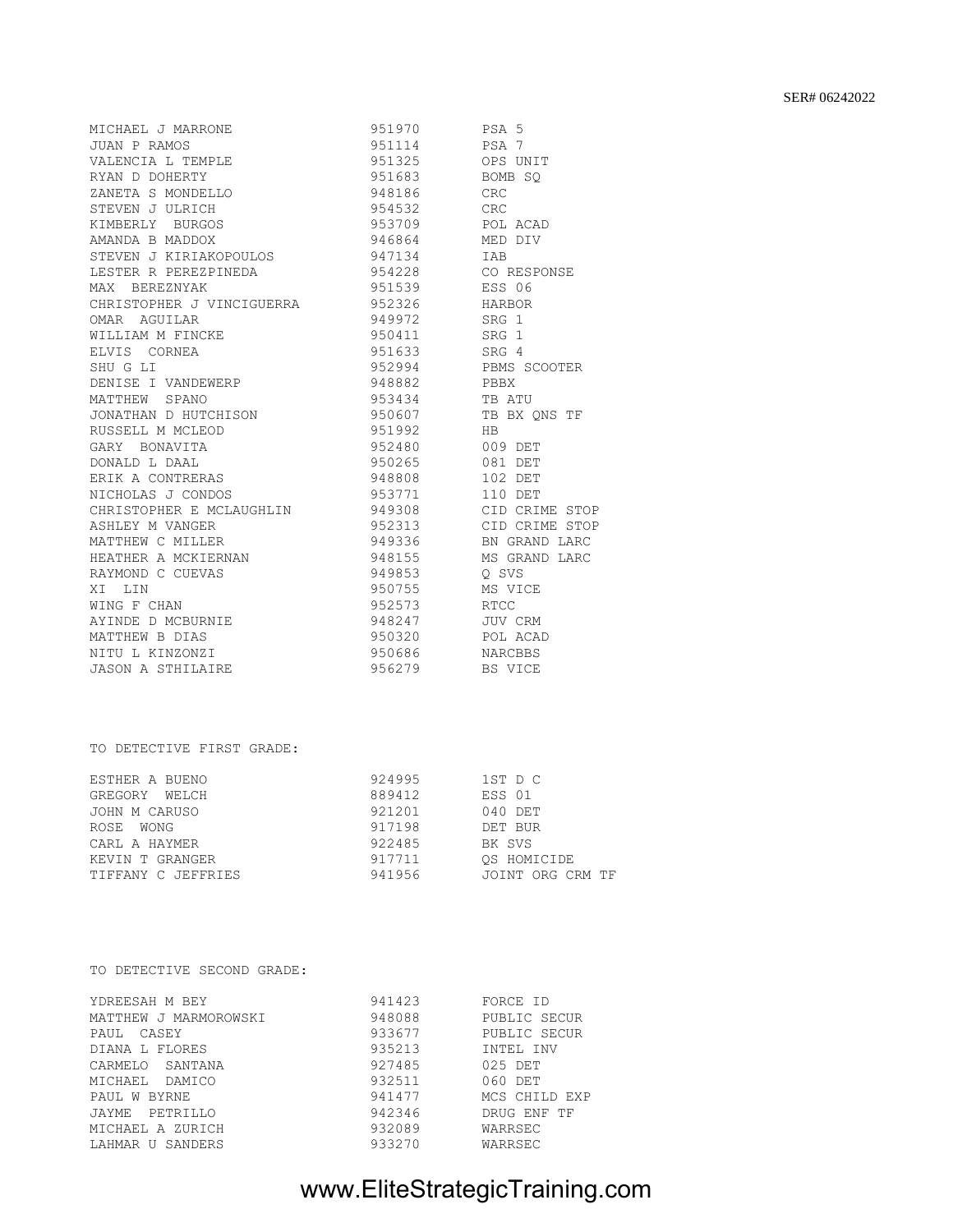# www.EliteStrategicTraining.com

| LAKIMA M MATTHEW             | 937046 | BX COURT         |
|------------------------------|--------|------------------|
| BARRY C RATTANSINGH          | 954264 | PBON SU PST      |
| EDWARD J MCDONALD            | 937059 | MTS PCT          |
| ANTHONY BELLANTONI           | 944251 | MTN PCT          |
| ANGELICA M TORRES            | 947547 | 033 PCT          |
| KENNETH F ARMSTRONG          | 952421 | 034 PCT          |
| JESUS N RAMOS                | 956189 | 047 PCT          |
| CARMELO VENDRA               | 907515 | 062 PCT          |
| PAUL M CASALE                | 954610 | 070 PCT          |
| MICHAEL T USTICK             | 948517 | 070 PCT          |
| ALEX J VIERA                 | 945080 | 077 PCT          |
| LYNNE BLAS                   | 958314 | 079 PCT          |
| HINOLITO INOA                | 960709 | 079 PCT          |
| JEAN D CHARLES               | 929875 | 079 PCT          |
| MICHAEL A IGNATZ             | 941927 | 090 PCT          |
| ERIC ROMERO                  | 911374 | TD <sub>2</sub>  |
| KARON B PORTER               | 955339 | TD 12            |
| CLAUDINE E SMITH             | 946268 | PSA <sub>3</sub> |
| RAFAEL G AQUINO              | 952417 | PSA 6            |
| JUAN C GERMANFRIAS           | 953903 | PSA 8            |
| BEATRIZ H CEBALLOS           | 957440 | FAM ASSIST       |
| WILLIAM G PALMER             | 937240 | H&W EAU          |
| RAFELINA PICHARDO            | 940579 | CIV HIRING       |
| JIMMY VINCENT                | 952325 | SSB              |
| MARK J FORTUNATO             | 943249 | HARBOR           |
| JAMES W HIGGINS              | 920392 | MOUNTED          |
| JARRIN L BARKSDALE           | 956413 | CAB              |
| MICHAEL J FHIMA              | 950407 | PBBN             |
| SHALISA M BLAND              | 938074 | PBBN             |
| MIKAL C WRIGHT               | 934265 | PBQS             |
| GIOVANNI GIOVANNIELLO 926880 |        | OS SU ECT        |
| NADINE LEBRON                | 920495 | TB BX QNS        |

#### TO DETECTIVE SPECIALIST:

| CECILE A POROUET        | 959086 | INT CIS       |
|-------------------------|--------|---------------|
| ANTHONY M VIGGIANI      | 963792 | 090 DET       |
| SALVATORE V SARDO       | 953369 | 105 DET       |
| ARTEM KUZMIN            | 960777 | LAB FIREARMS  |
| LAUREN E LIEBHAUSER     | 964123 | M SVS         |
| ANGELA M TANZILLOSTRONG | 962829 | BK SVS        |
| DEVIN DARMALINGUM       | 958471 | O SVS         |
| JOVONNA C CANO          | 960107 | RTCC SMART    |
| KENYETTA A MCMILLAN     | 949310 | RTCC INV SUPP |
| NANDPAUL PERSAUD        | 953247 | NARCBOS       |
| ALYSSA M KRENEK         | 960523 | WARRSEC       |
| MIGUEL A LAJARA         | 938807 | WARRSEC       |
| NICHOLAS J SABINO       | 963253 | WARRSEC       |
| RYAN WALSH              | 963320 | WARRSEC       |
| EDANIA N GARCIA         | 963251 | BK CHILD      |
| LUIS E VELANDIA         | 957249 | M CHILD       |
| ARLENE B OUINONES       | 947372 | O CHILD       |
| JOHNATHON M CONCEPCION  | 948804 | BX CHILD      |
| EDVINAS VAREIKA         | 954391 | BX CHILD      |
| MATTHEW W CAPOBIANCO    | 958365 | NARCBBX       |
| EDWARD A RUFFE          | 962069 | NARC SI       |

JOSEPH A IABONI 954956 PCO

JOHN A CHILELLI 951608 INT CIS

TO DETECTIVE INVESTIGATOR: